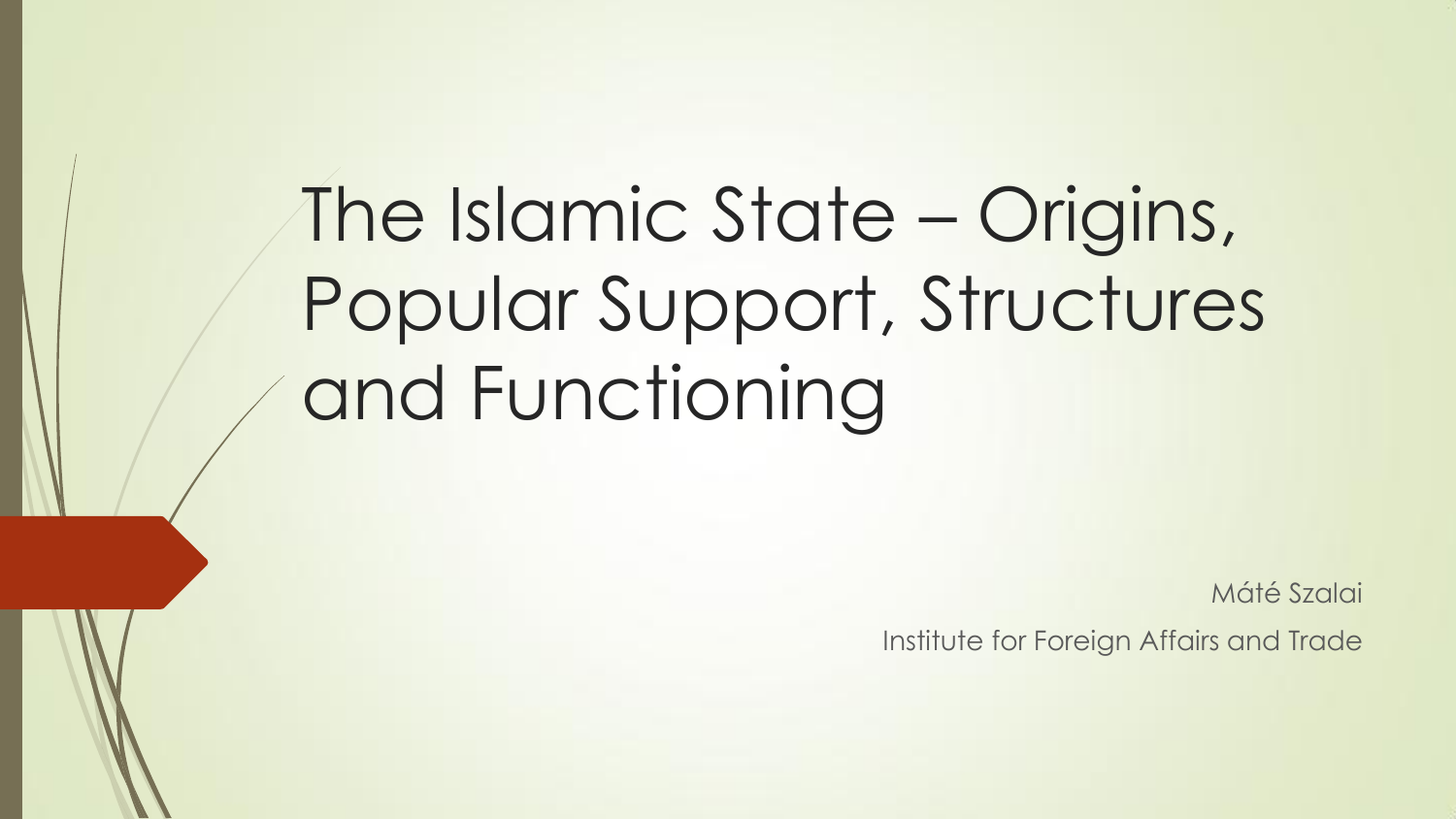## The Islamic State – 4 misconceptions and 4 assumptions

- 1. The Islamic State is a product of the Syrian civil war and has to be defeated in Syria
- 2. The Islamic State disposes over the support of the Sunni Arab population of Iraq and Syria
- 3. The Islamic State functions as a state in Syria and Iraq
- 4. The direct influence of the IS leadership is global as they are conquesting the world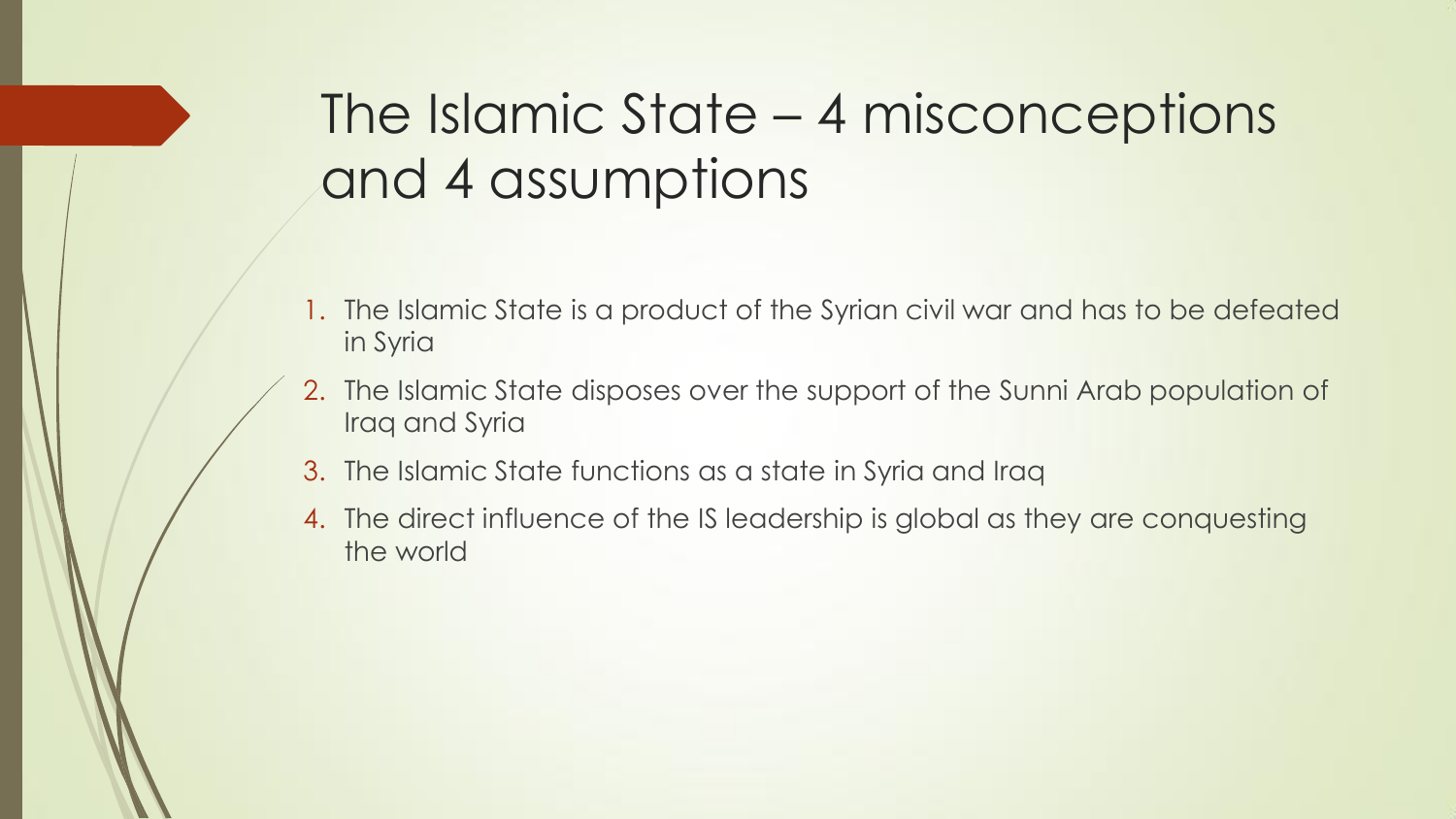### 1. The Islamic State is a product of the Syrian civil war and has to be defeated in Syria

- ISIS emerged after the breakout of the Syrian civil war in 2013
- Ar-Raqqa is the capital of the Islamic State (captured in 2013)

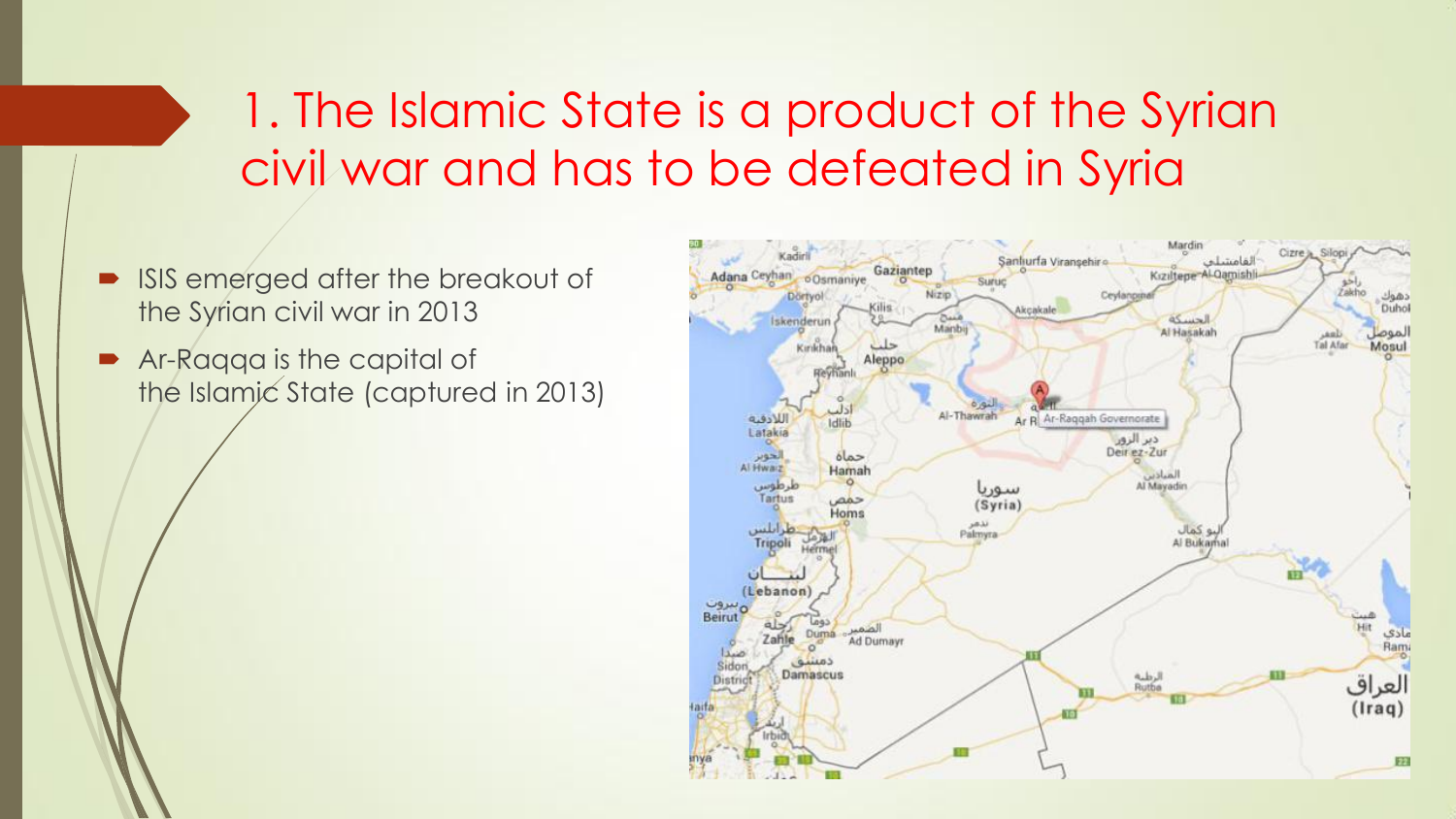## 1. The Islamic State emerged in Iraq….

| <b>Names in English</b>                            | <b>Names in Arabic</b>                        | <b>Period of activity</b> |
|----------------------------------------------------|-----------------------------------------------|---------------------------|
| <b>Organization of Monotheism and Jihad</b>        | 2004-1999  جماعة التوحيد و الجهاد             |                           |
| <b>Organization of Jihad's Base in Mesopotamia</b> | 2004-2006 تنظيم قاعدة الجهاد في بلاد الرافدين |                           |
| <b>Al-Qaeda in Mesopotamia</b>                     |                                               |                           |
| <b>Al-Qaeda in Iraq</b>                            |                                               |                           |
| <b>Mujahideen Shura Council</b>                    | 2006   مجلس شوري المجاهدين في العراق          |                           |
| <b>Islamic State of Iraq</b>                       | 2006-2013   دولة العر اق الإسلامية            |                           |
| <b>Islamic State of Iraq and Syria</b>             | 2013-2014 الدولة الإسلامية في العراق والشام   |                           |
| <b>Islamic State of Iraq and the Levant</b>        |                                               |                           |
| <b>Islamic State</b>                               | -2014 الدولة الاسلامبة                        |                           |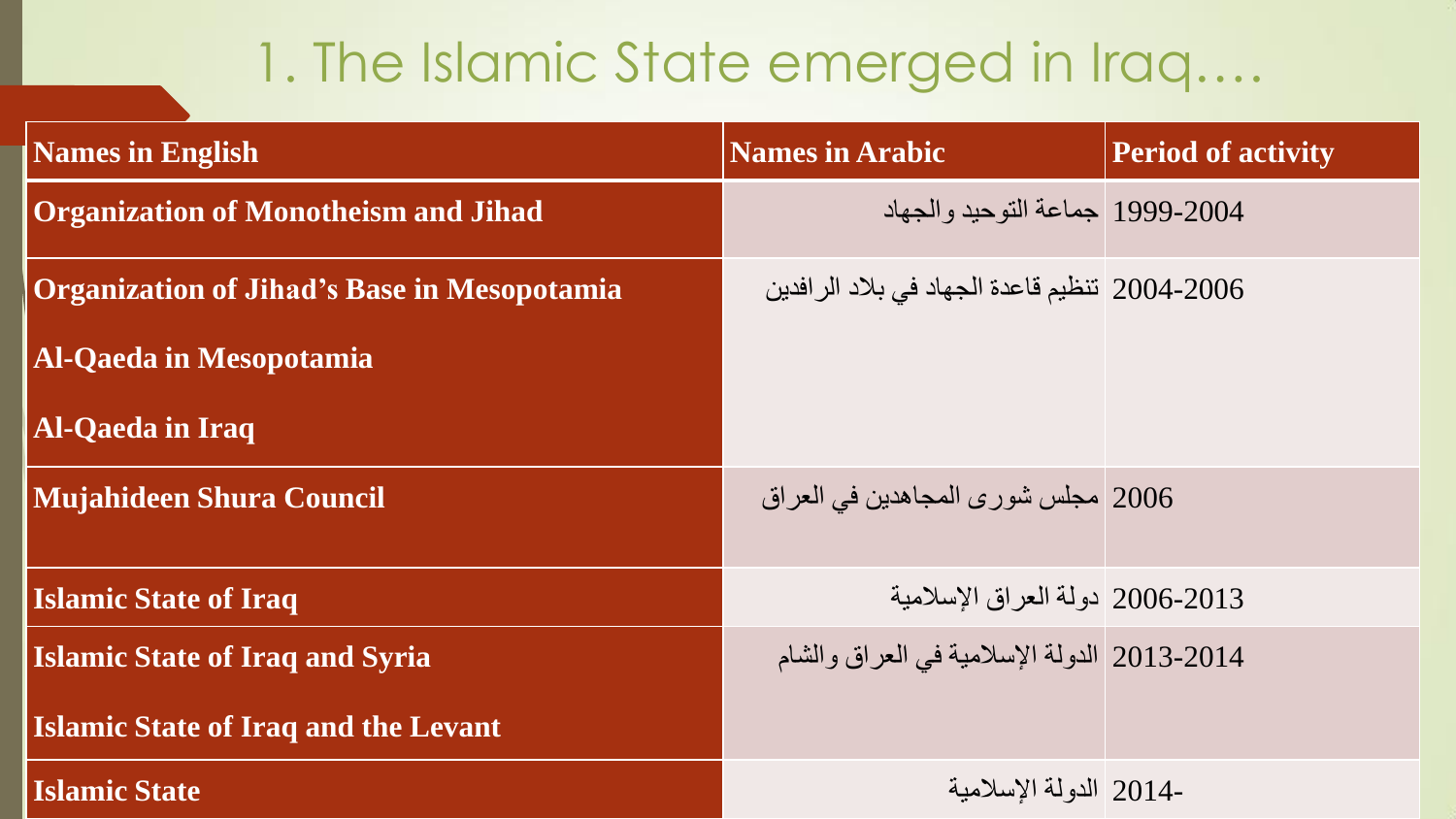### Abu Musab az-Zarqawi (1966-2006)

- Jordanian citizen
- Primary aim to overthrow the Jordanian Hashemite Kingdom
- 1980s: foreign fighter in Afghanistan
- 1990s: creative differences with bin Laden
- 2003: relocated to Iraq

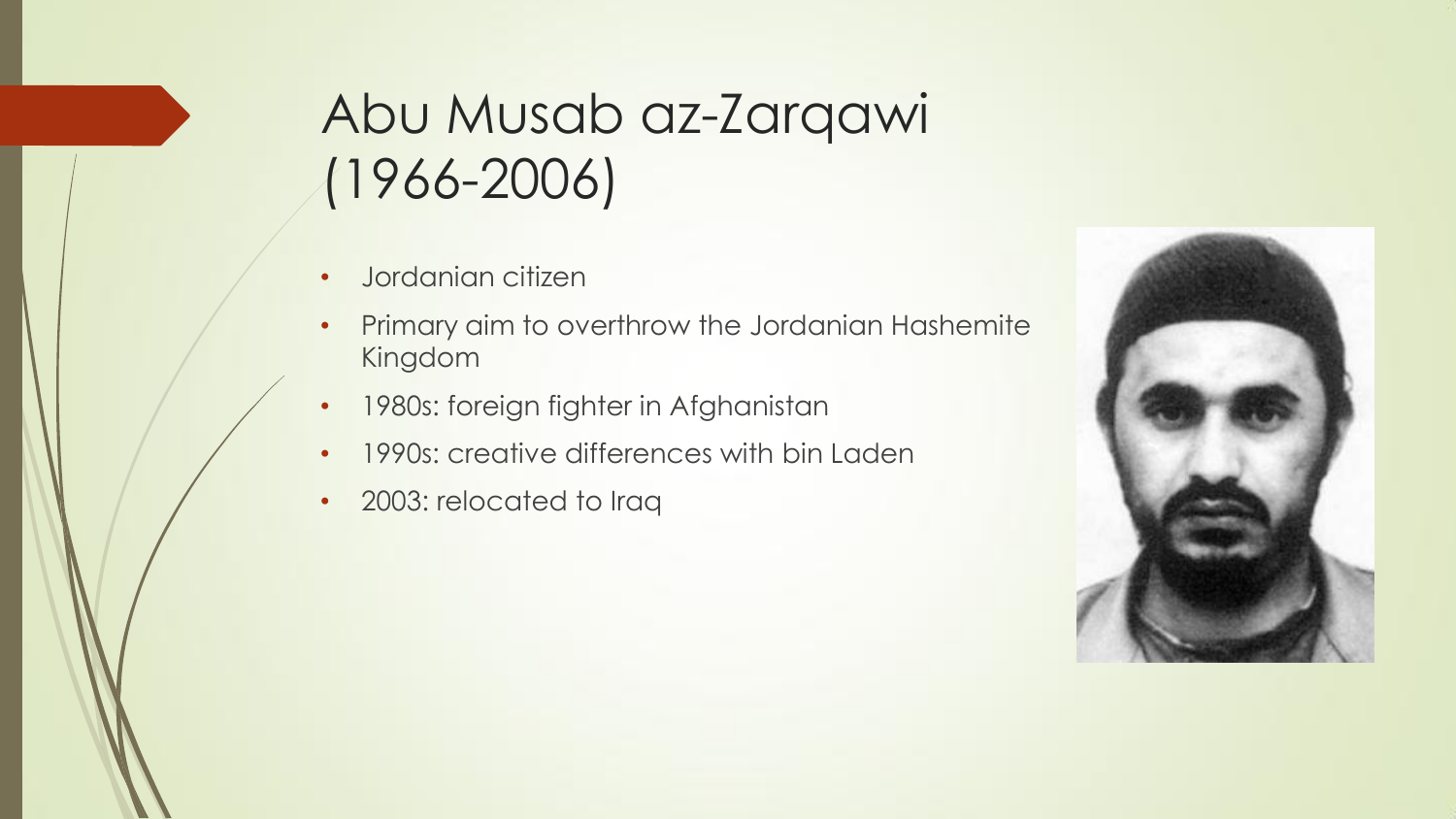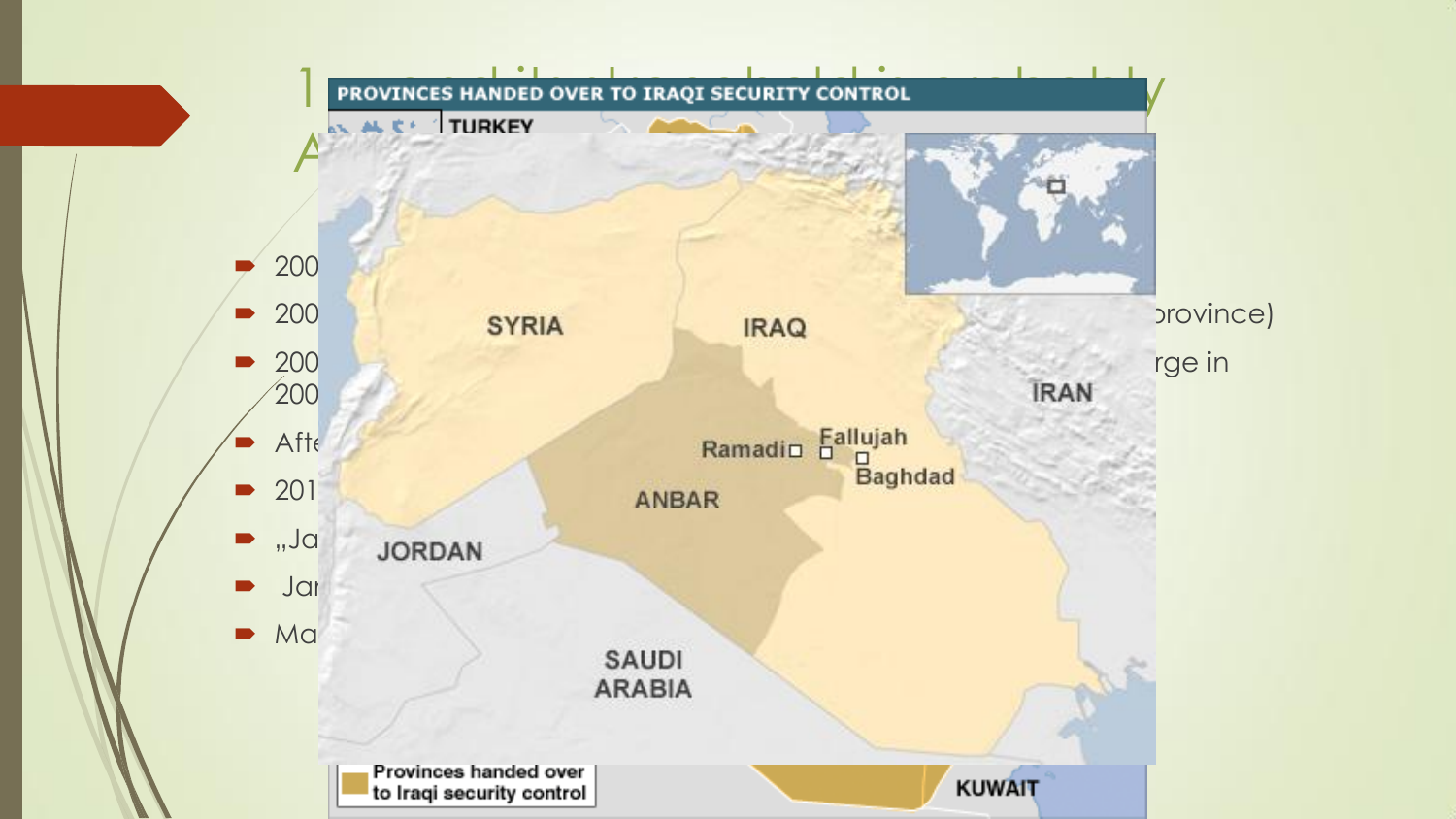## 2. The Islamic State disposes over the support of the Sunni Arab population

- The rise of the ISIS is due to the sectarian and ethnic tensions in Iraq and **Syria**
- Its identity if strongly linked to Arabism and Sunniism
- The IS provides social service as well (healthcare, education, gifts for children)

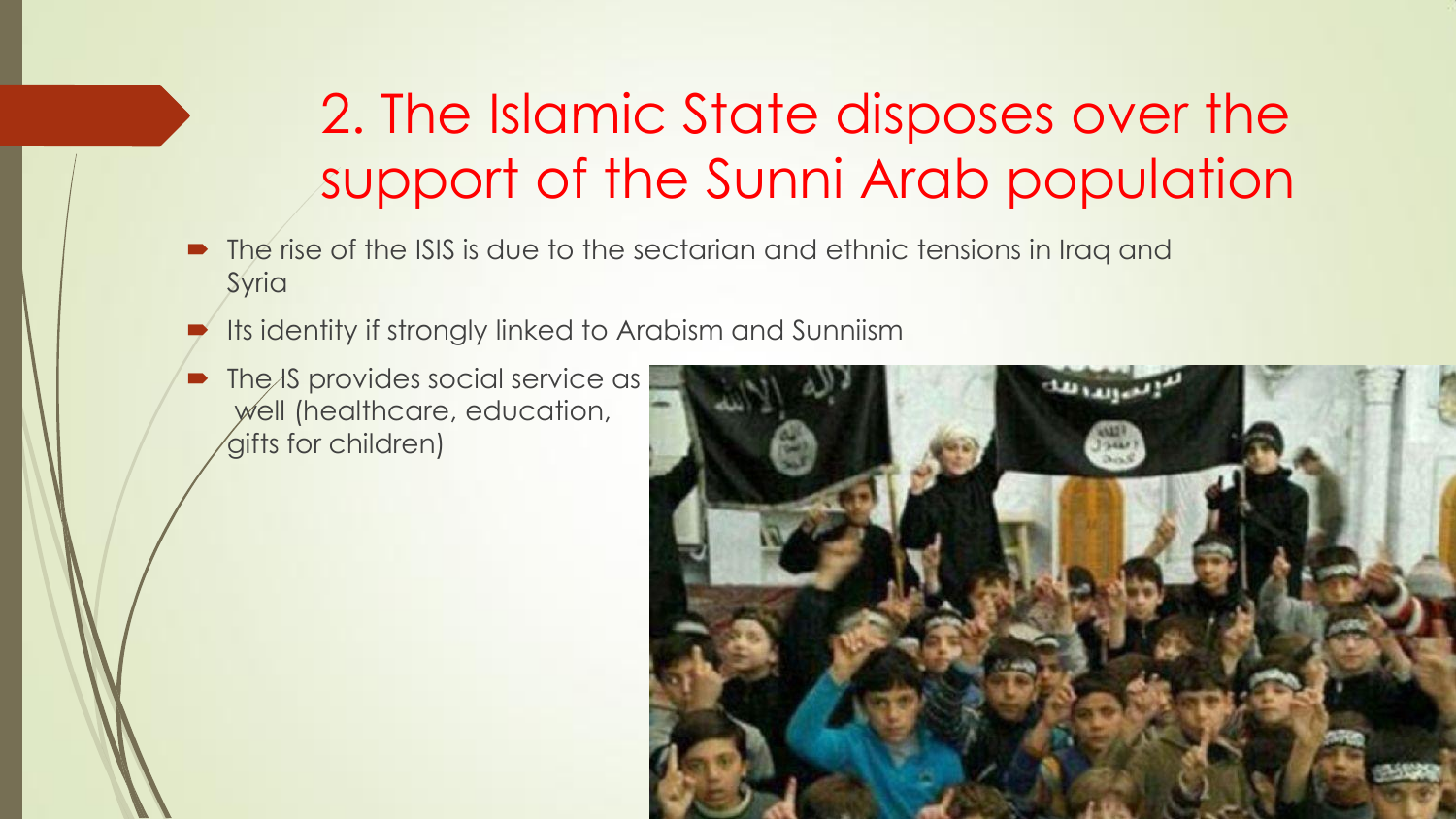2. The authority of the Islamic State has always been contested by the Sunni Arab population

- The rule of governance of the IS is based on terror and intimidation, not public consensus
- 2006: Anbar Awakening campaign (30 Sunni Arab tribes against ISI)
- 2014: Second revolution of Syria (Hussein Suleyman)

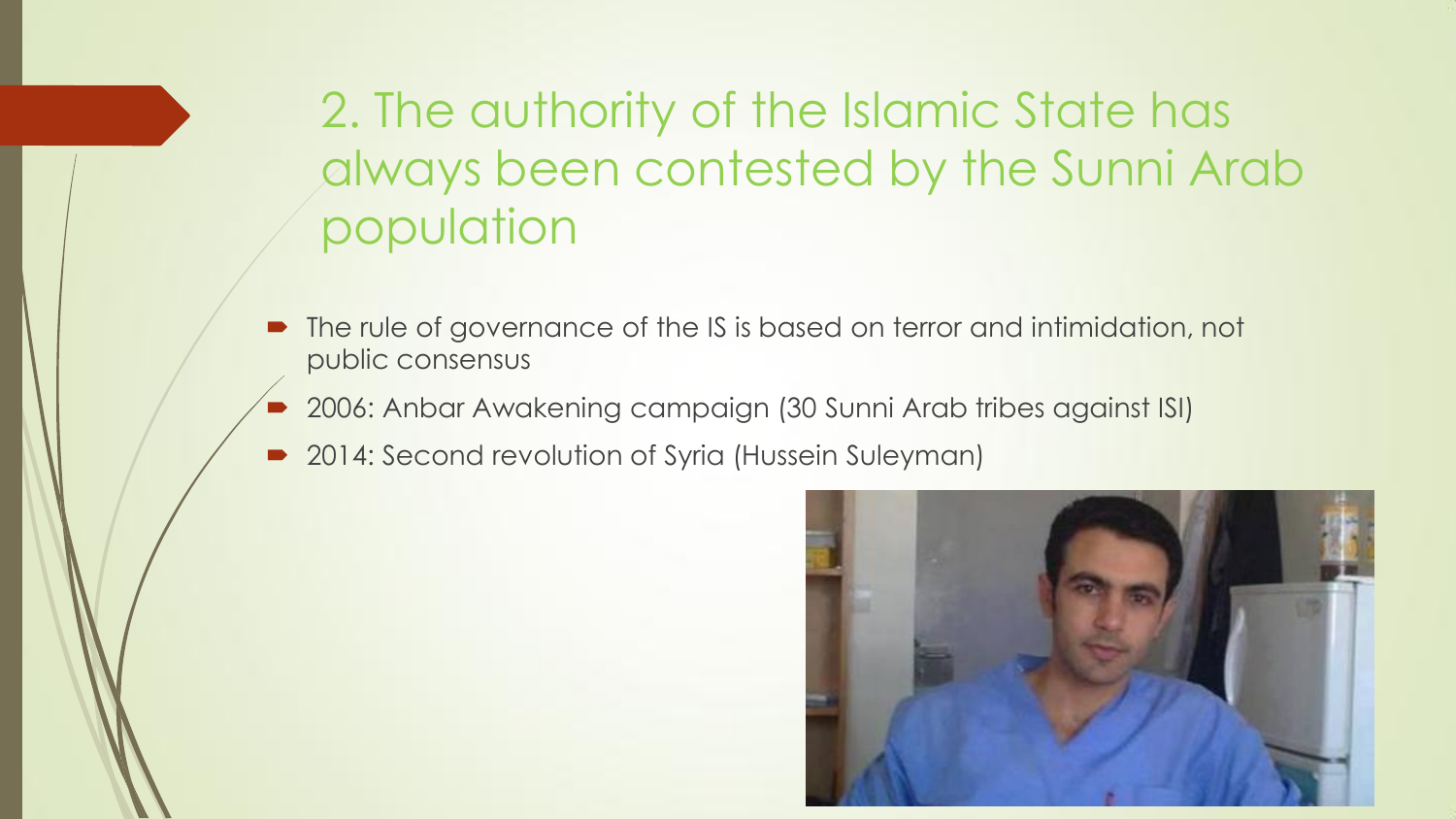# 3. The Islamic State functions as a state in Syria and Iraq

#### **Islamic State's leadership structure**

Overview of how the militant group is organised based on research by the Terrorism Research & Analysis Consortium.

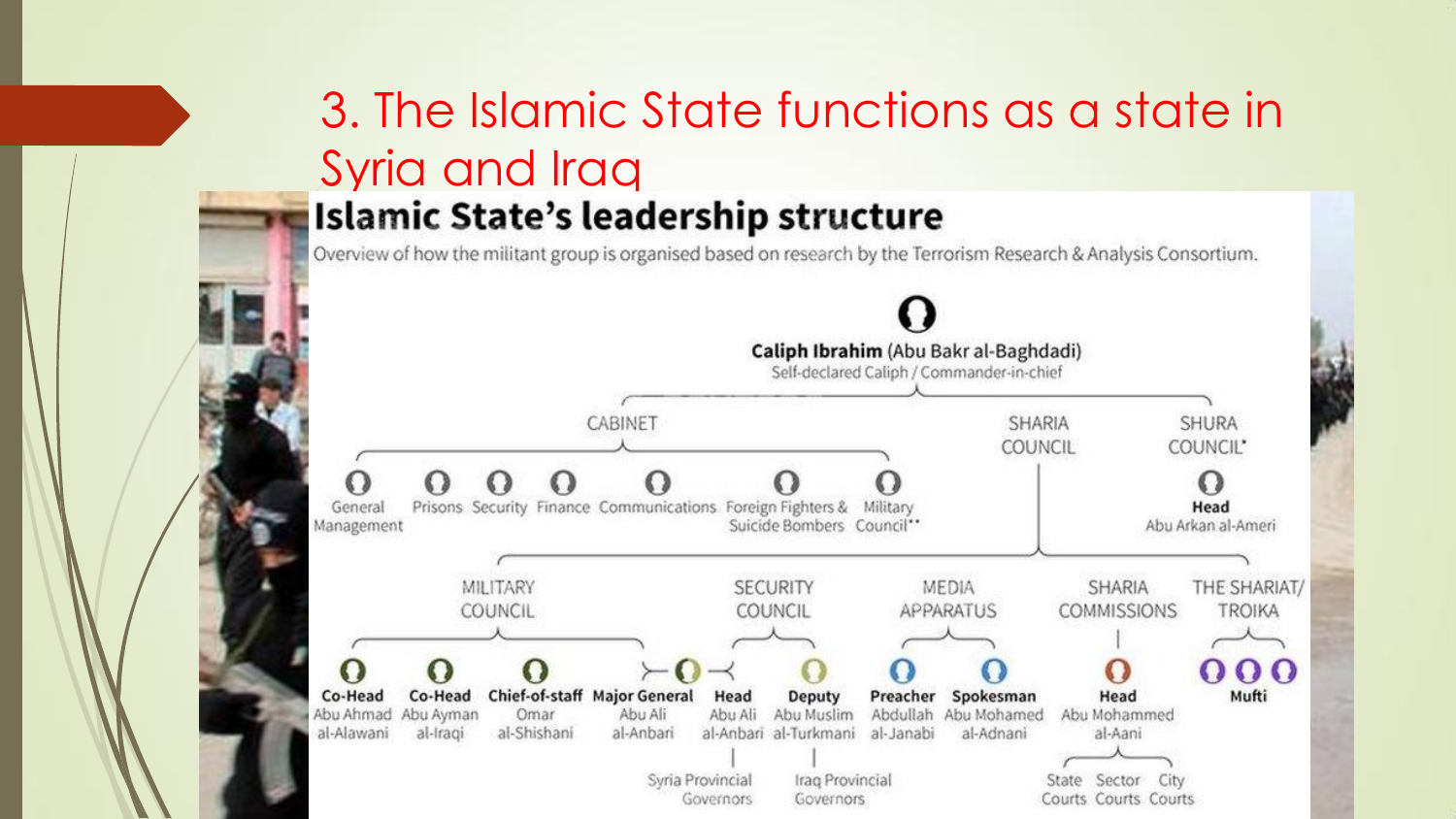3. The structure of the Islamic State looks more like a tribal system

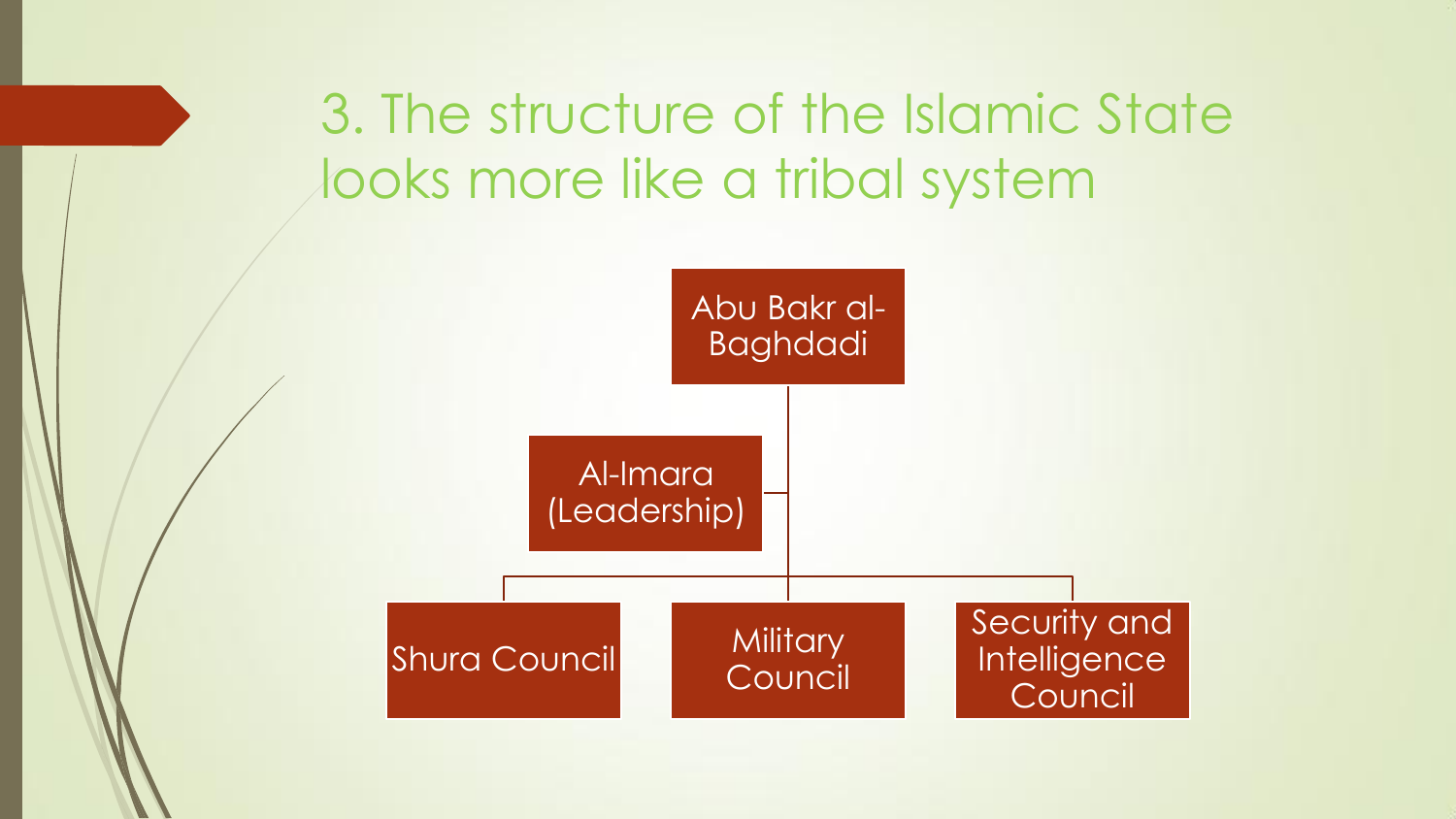### 3. The structure of the Islamic State looks more like a tribal system

- The army of the Islamic State constitute of tribes and small militias which pledged their alliance to al-Baghdadi
- **Demoks like a banderial army of a medieval feudal empire** 
	- A banderial army constitutes of small groups which are loyal to nobleman or a landlord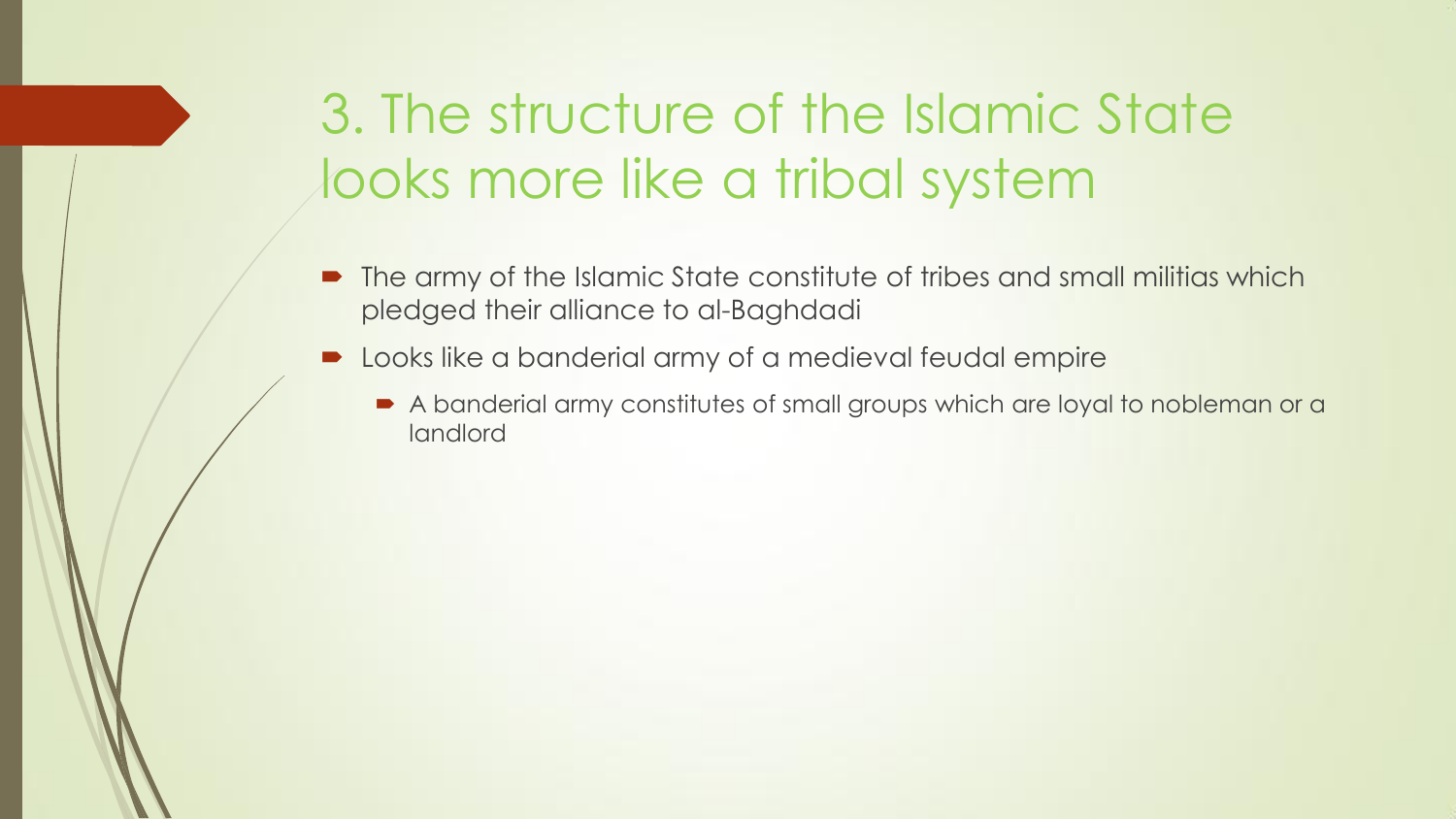### 4. The Islamic State is expanding all over the world

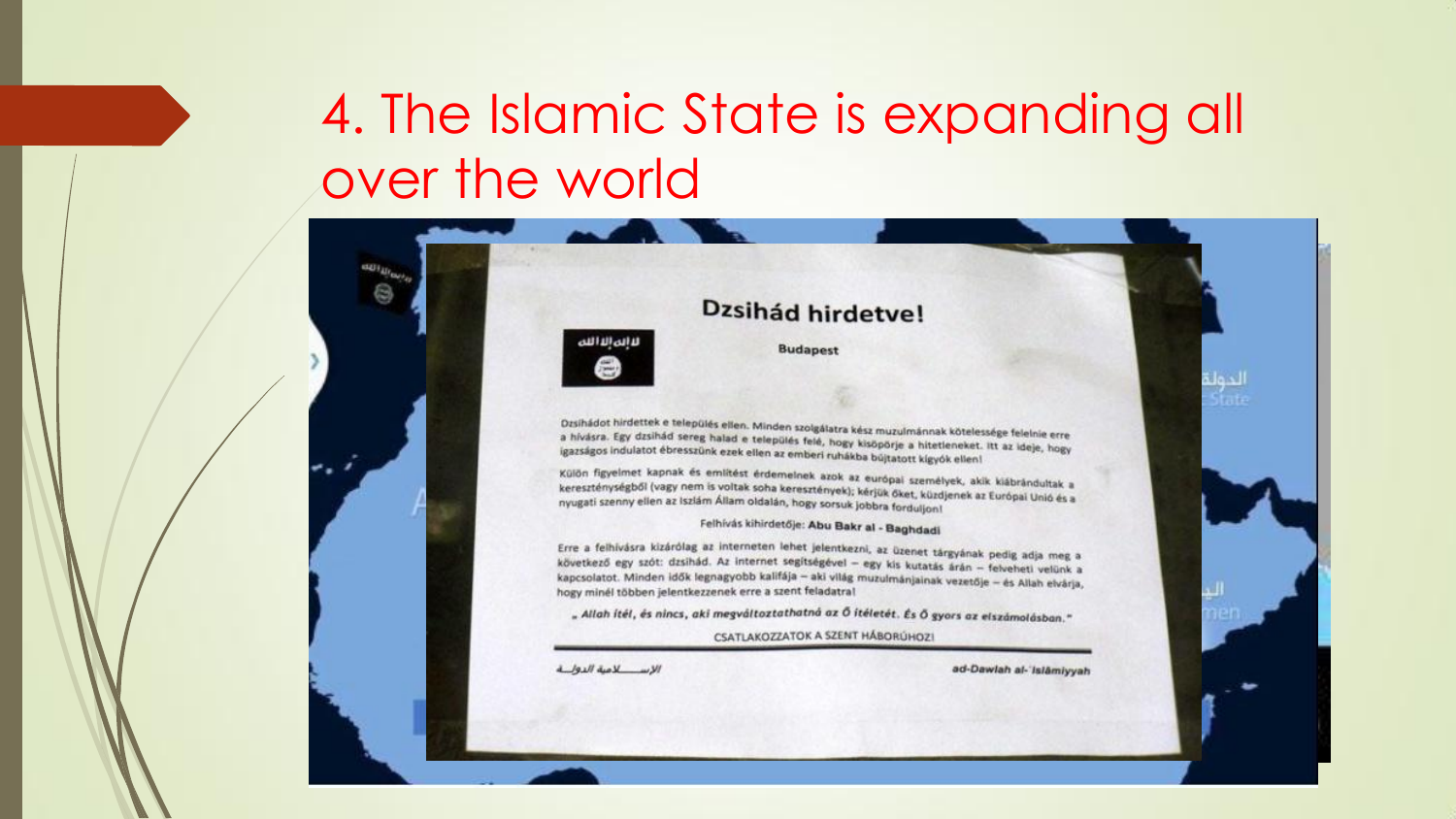### 4. The Islamic State expands as a network

- IS expands according to the Al-Qaeda network
- The true nature of the relationship between Affiliate and Core is usually undefinable
- No action implemented by an IS affiliate can be automatically attributed to the IS core